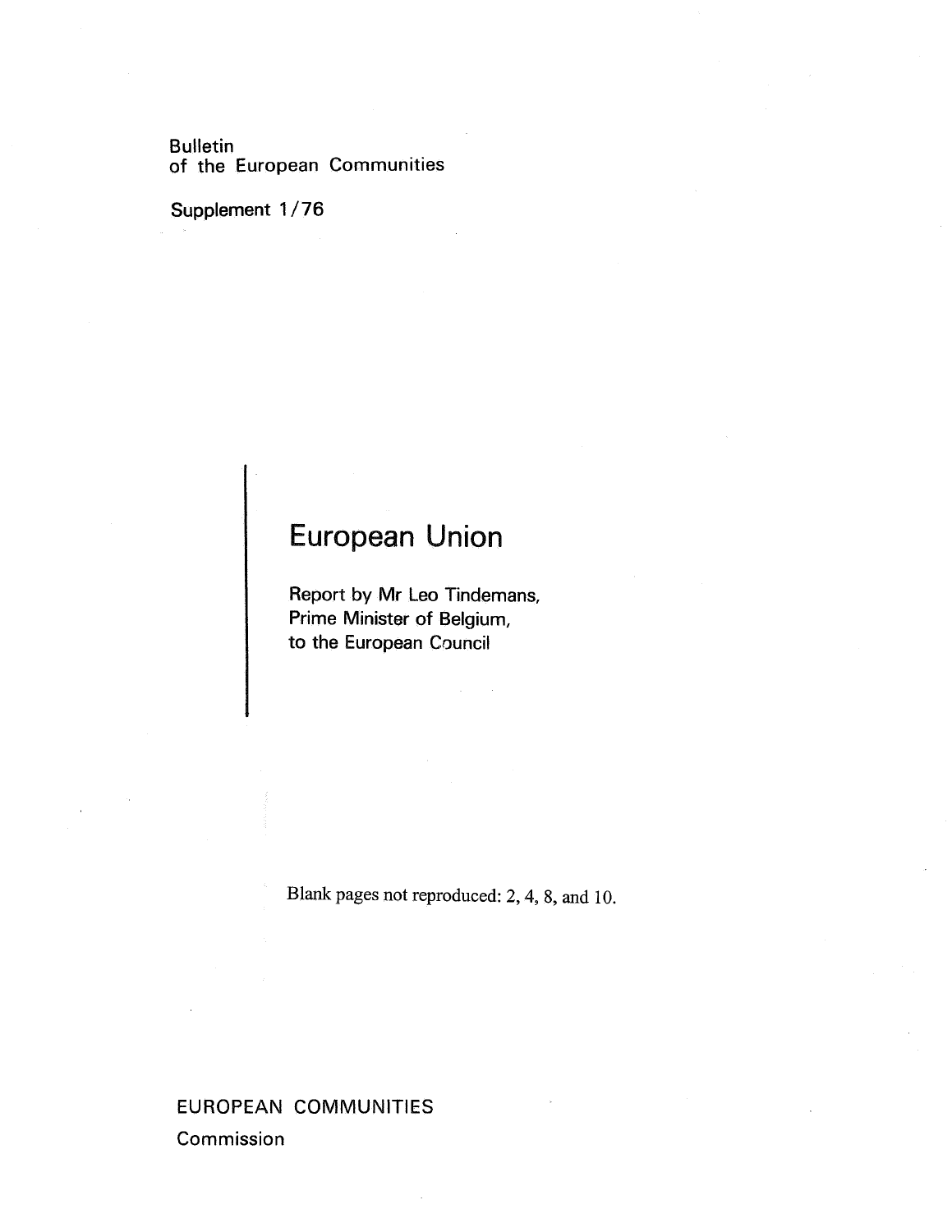# contents

| Text of Mr Leo Tindemans' letter to his European Council col- |                                                                                                                                                                                                                                                                                                                                                                                                                                                                           |                                        |  |
|---------------------------------------------------------------|---------------------------------------------------------------------------------------------------------------------------------------------------------------------------------------------------------------------------------------------------------------------------------------------------------------------------------------------------------------------------------------------------------------------------------------------------------------------------|----------------------------------------|--|
|                                                               |                                                                                                                                                                                                                                                                                                                                                                                                                                                                           | 5                                      |  |
| Report on European Union                                      |                                                                                                                                                                                                                                                                                                                                                                                                                                                                           |                                        |  |
| I.                                                            | A common vision of Europe $\ldots$ , , ,                                                                                                                                                                                                                                                                                                                                                                                                                                  | 11                                     |  |
| A.<br>B.                                                      | European Union                                                                                                                                                                                                                                                                                                                                                                                                                                                            | 11<br>13                               |  |
| П.                                                            | <i>Europe in the world</i>                                                                                                                                                                                                                                                                                                                                                                                                                                                | 14                                     |  |
| À.<br><b>B.</b><br>$\mathbf{C}$ .                             | A single decision-making centre<br>Towards a common foreign policy<br>Immediate positive action                                                                                                                                                                                                                                                                                                                                                                           | 14<br>15<br>16                         |  |
|                                                               | III. European economic and social policies                                                                                                                                                                                                                                                                                                                                                                                                                                | 19                                     |  |
| A.<br><b>B.</b><br>$\mathbf{C}$ .                             | Economic and monetary policy<br>Sectoral policies<br>Social and regional policies<br>Social and regional policies                                                                                                                                                                                                                                                                                                                                                         | 19<br>23<br>24                         |  |
|                                                               | IV. A citizen's Europe $\cdots$ $\cdots$ $\cdots$ $\cdots$ $\cdots$ $\cdots$ $\cdots$ $\cdots$                                                                                                                                                                                                                                                                                                                                                                            | 26                                     |  |
|                                                               |                                                                                                                                                                                                                                                                                                                                                                                                                                                                           | 26<br>27                               |  |
| $V_{\cdot}$                                                   | Strengthening the institutions                                                                                                                                                                                                                                                                                                                                                                                                                                            | 29                                     |  |
| A.<br>Β.<br>$\mathsf{C}$ .<br>D.<br>E.<br>F.<br>G.            | The Parliament $\cdots$ $\cdots$ $\cdots$ $\cdots$ $\cdots$ $\cdots$<br>The European Council and a subset of the European Council and a subset of the European Council<br>The Council $\ldots$ $\ldots$ $\ldots$ $\ldots$ $\ldots$ $\ldots$ $\ldots$<br>The Commission $\ldots$ $\ldots$ $\ldots$ $\ldots$ $\ldots$ $\ldots$ $\ldots$<br>The Court of Justice $\ldots$ $\ldots$ $\ldots$ $\ldots$ $\ldots$<br>Other Community bodies<br>The delegation of executive power | 29<br>30<br>30<br>31<br>32<br>32<br>33 |  |
|                                                               |                                                                                                                                                                                                                                                                                                                                                                                                                                                                           | 34                                     |  |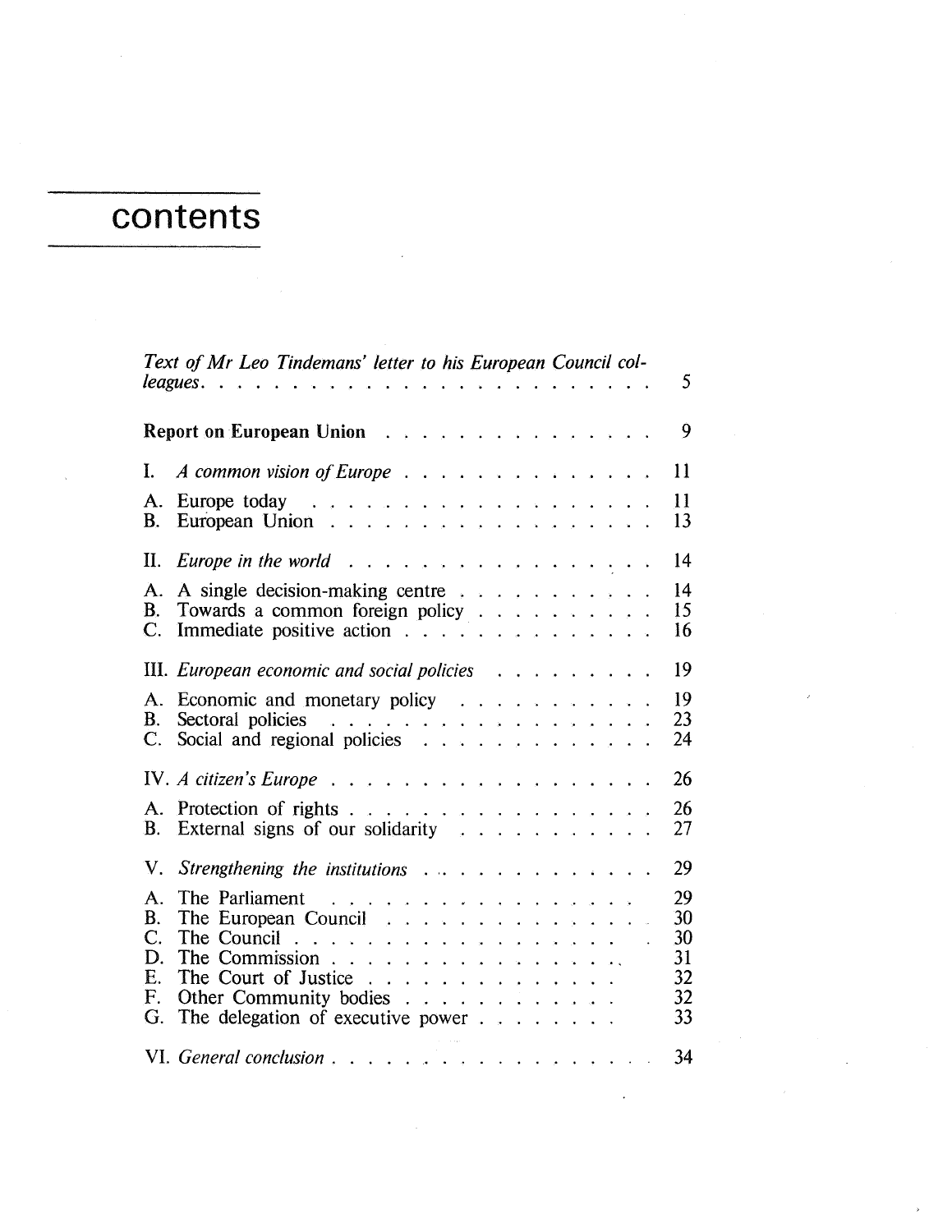### Text of Mr Leo Tindemans' letter

to his European Council colleagues sent on 29 December 1975

At the Conference of Heads of Government of Member States of the European Communities, which was held in Paris on 10 and 11 December 1974, you asked me to define what was meant by the term 'European Union'.

When attempting to do this I obviously took into account the reports drawn up by the European Parliament, the Commission of the European Communities and the Court of Justice and also the opinions voiced during the past year by members of your governments and other powerful forces in th various States.

Throughout these contacts I was struck by a contradiction.

On the one hand, some people believed that it was particularly inappropriate to draw up a report on European Union at a time when the European concept was passing through a crisis and the incompleted European structure was swaying. Furthermore there was the feeling that the economic recession has made itself felt in our Member States throughout 1975 without any large-scale joint action having been planned to counter the effects of economic depression and unemployment.

And yet—and this is most significant—almost all the people to whom I spoke stated that they could not imagine a better future for their country than that offered by the building of Europe. They could not conceive of doing this other than by strengthening the Community.

In this respect , there is a distinct divergence of views between public opinion and those who fulfil a political role in their respective countries.

Public opinion is extremely sceptical on the will to establish a genuine European Union and solve the real problems of the day at European level. It wants results and questions the lack of political will on the part of its leaders.

For me, the conclusion is obvious: if we wish to safeguard the achievements of the Treaties and conquer new ground the Member States must agree on new aims.

At this stage, the stakes are political, that is quite irrefutable.

This is the reason why I deliberately refused to draw up a report claiming to be, at least in part, the Constitution for the future European Union. Nor did I wish to describe what Europe ideally should be, while remaining personally convinced that Europe will only fulfil its destiny if it espouses federalism.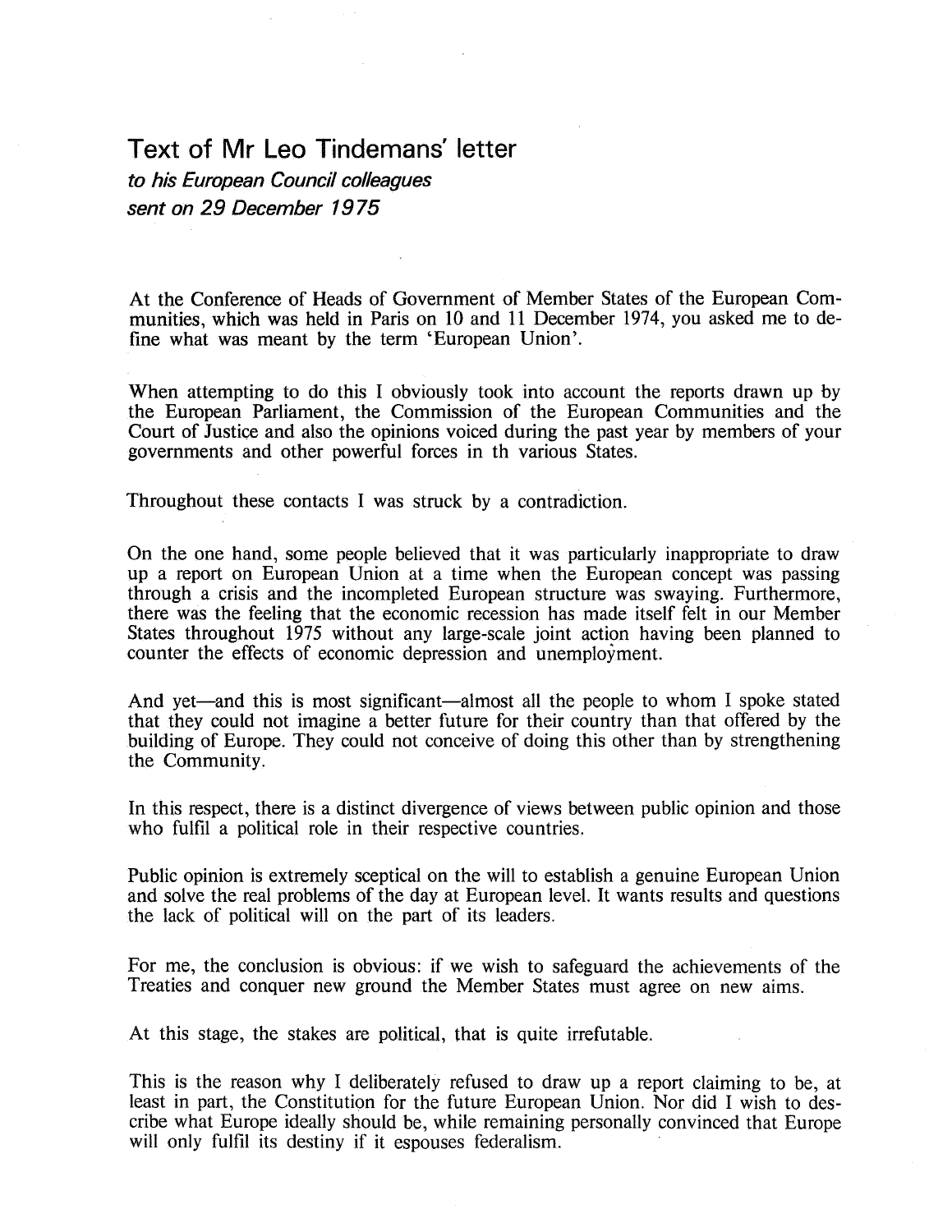The crisis in Europe is so serious that we must, in the immediate future, save what has already been achieved and, working on this basis, take drastic measures to make a significant leap forward.

I had to make a difficult choice. My proposals do not directly concern the final phase of European development. They state the objectives and the methods whereby Europe can be invested with a new vitality and current obstacles can be overcome.

My choice is based on the belief that at the present time any other approach would either be unworthy of our faith in Europe, or else, because of its utopian nature in the present circumstances, would 10se all credibility with the parties in power. Consequently, it represents a realistic yet feasible approach.

For me, European Union is a new phase in the history of the unification of Europe which can only be achieved by a continuous process. Consequently, it is difficult to lay down, at this stage, the date of completion of the European Union. It will only . achieve its objectives by means of institutions which have been adapted to its new requirements. It is in fact by means of institutions which have been strengthened and improved that the Union will be able to give increasing expression to its own dynamism. In this respect, the role of a directly-elected European Parliament will be decisive in the development of the Union. Finally, I am convinced of the need, in 1980, to assess what we have already achieved so as to open up new prospects and make further progress.

That, after much reflection, is my conclusion.

Seen in this light, the proposals put forward in my report should help us to overcome the present crisis, improve the functioning of the institutions, give shape to yesterday and today's political options and work out new ones. As I see it, this is the main task at the present time.

If we succeed in this, the European concept will be preseved once and for all and because of this the future of our peoples assured.

I remain firmly convinced—as do the great majority of our fellow-citizens—that we can only really develop if we have common policies in most sectors.

Efforts to reach an agreement on vital questions of international policy and concertation on security are the basis of our policy which aims at safeguarding our identity. They are indispensable to Europe if a better world is to be bui'lt.

The aim of European Union should be to overcome the age-old conflicts which are often artificially maintained between nation States, to build a more humane society in which, along with mutual respect for our national and cultural characteristics, the accent will be placed more on the factors uniting us than on those dividing us.

Such a Europe could awaken new hope in everyone and could be the focal point in an ideal and significant resurgence.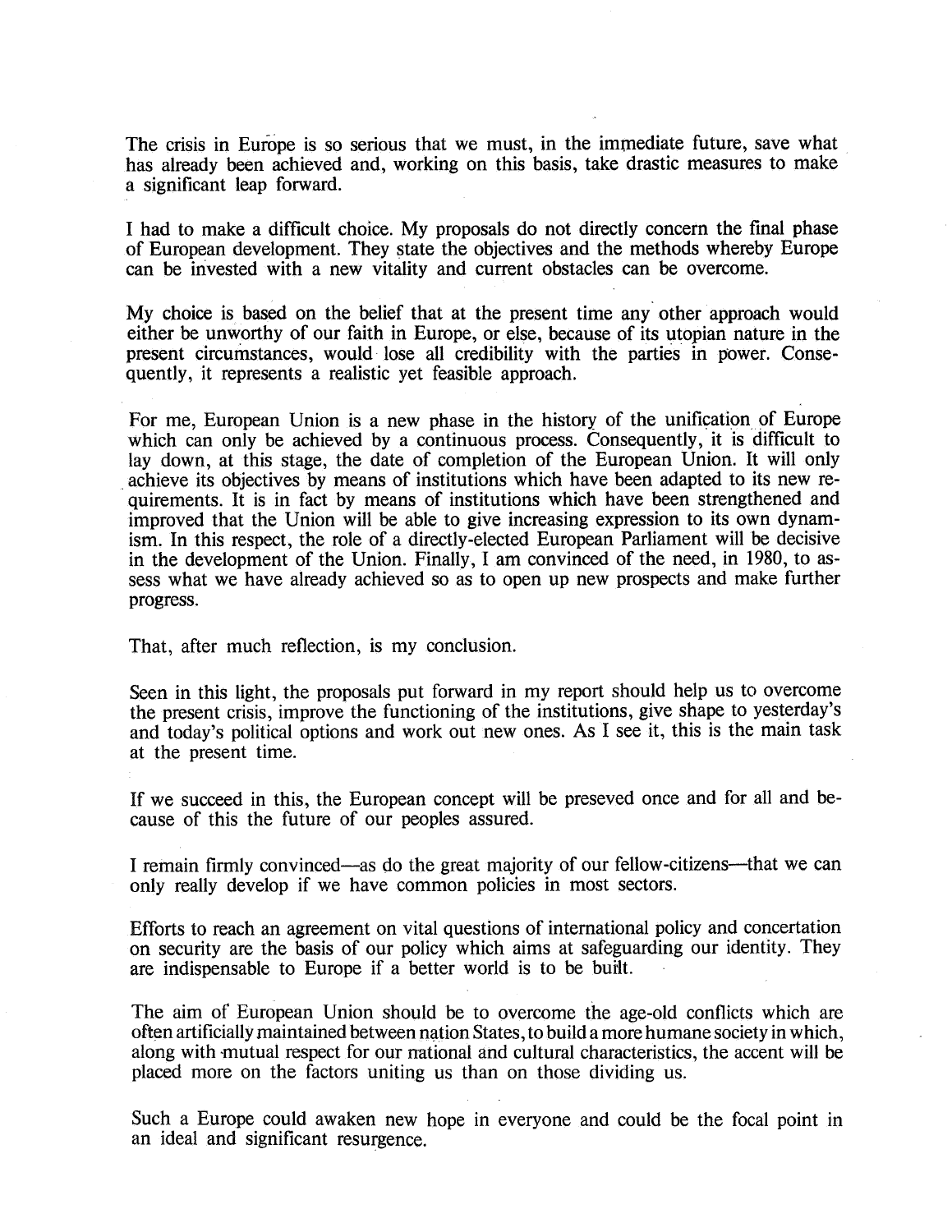Any discussion which the European Council may wish to hold on my report should lead to a commitment to achieve by appropriate decisions the qualitative change characteristic of European Union.

I am convinced that after a detailed study of this report you will feel able to endorse its objectives and ensure that they are carried out.

 $\mathcal{L}^{\text{max}}$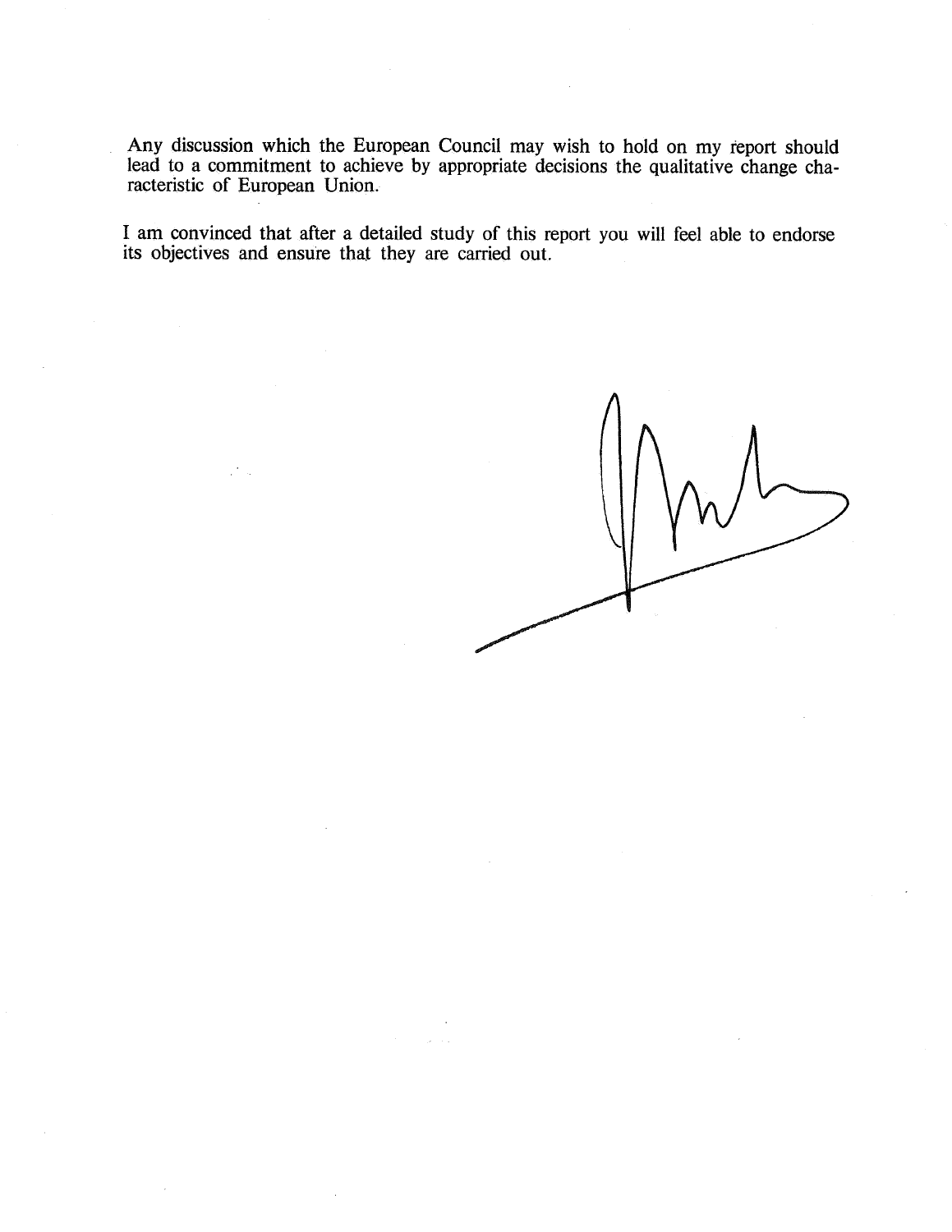Report on European Union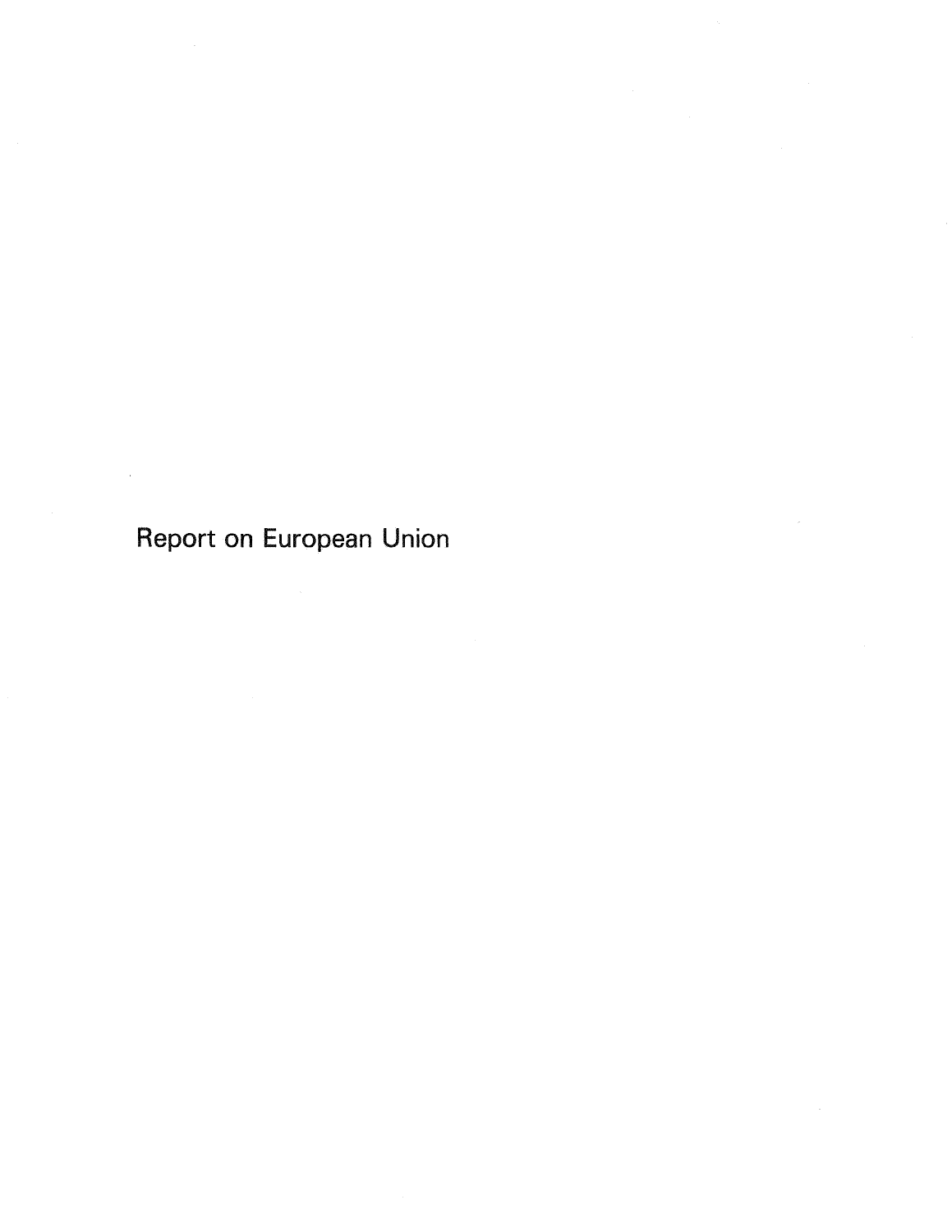# I. A common vision of Europe

# A. Europe today

Why has the European concept lost a lot of its force and initial impetus? I believe that over the years the European public has lost a guiding light, namely the political consensus between our countries on our reasons for undertaking this joint task and the characteristics with which we wish to endow it. We must first of all restore this common vision if we wish to have European Union.

In 1975 the European citizen does not view the reasons for the construction of Europe in exactly the same way as in 1950. The European idea is partly a victim of its own successes: the reconciliation between formerly hostile countries, the economic prosperity due to the enlarged market the *détente* which has taken the place of the cold war, thanks particularly to our cohesion, all this seems to have been achieved and consequently not to require any more effort. Europe today is part of the general run of things; it seems to have lost its air of adventure.

Our peoples are concerned with new problems and values scarcely mentioned by the Treaties. They realize that political union does not automatically follow from economic integration; too many fruitless discussions cast doubt on the credibility and topicality of our joint endeavour: to this extent the European idea is also a victim of its failures.

In this state of mind we plunged into a crisis and are experiencing rates of inflation and unemployment the likes of which have never been seen by the present generation. It is therefore hardly surpris- ing if the Community is crumbling beneath the resurgence, which is felt everywhere, of purely national preocuupations. Especially as the Com- munity, in its present state, is unbalanced: in some fields it has been given far-reaching powers, in others nothing, or practically nothing, has been done, very often because our States were too weak to undertake anything new: the fragile nature of Europe in some 'ways also reflects the powerlessness of our States.

An unfinished structure does not weather well: it must be completed, otherwise it collapses. Today Community attainments are being challenged.

Basically, however, Europeans are still in favour of closer links between our peoples as laid down in the Treaties of Paris and Rome, first between the Six, later between the Nine. They even take this rapprochement as a matter of course and regret not having more evidence of it in their daily lives. A return to selfish national attitudes, to national barriers, and to the antagonisms which they have frequently engendered would be seen as a historic defeat, the collapse of the efforts of a whole generation of Europeans.

If this extensive will for *rapprochement* is to take on a political dimension vital to ensure that action is taken, Europe must find its place again among the major concerns of public opinion thus ensuring that it will be the focal point of the political discussions of tomorrow. We must listen our people. What do the Europeans want? What do they expect from a united Europe?

#### 1. A voice in the world

During my visits I was struck by the widespread feeling that we are vulnerable and powerless. This is a new experience for our peoples in recent history. Inequality in the distribution of wealth threatens the stability of the world economic<br>system; exhaustion of resources weighs heavily on the future of industrial society; the internationalization of economic life makes our system of production ever more dependent. Our States seem very weak to face these challenges alone. What weight do isolated voices have unless they are those of the super powers?

And yet the will to make an active contribution is still very strong as we can see from the 100 000 young Europeans who are working in cooperation programmes throughout the world. Our peoples are conscious that they embody certain values which have had an inestimable influence on the development of civilization. Why should we cease to spread our ideas abroad when we have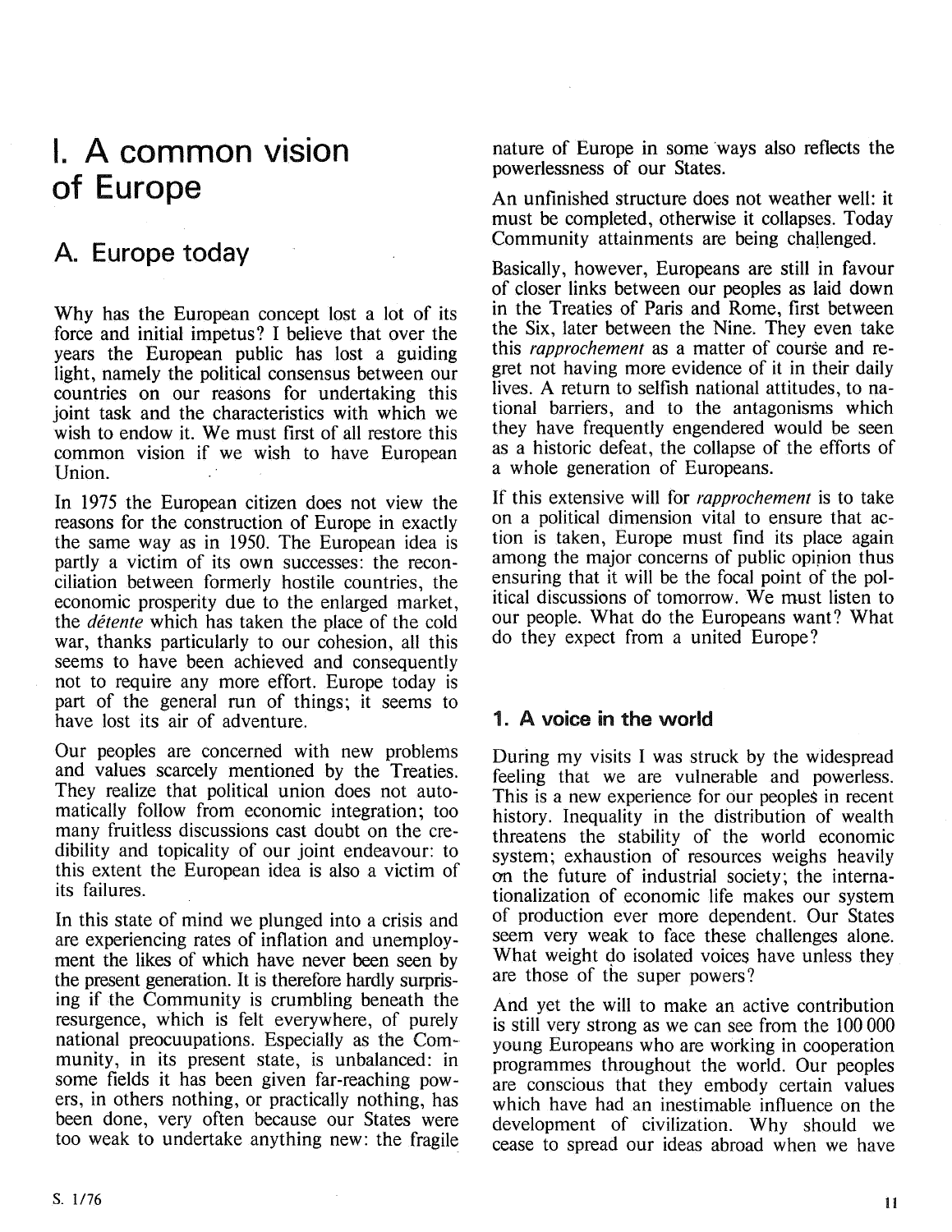always done so? Which of us has not been surprised to see the extent to which the European identity is an accepted fact by so many of the foreigners to whom we speak? It is not only from within that there is a call to the countries of Europe to unite.

Our peoples expect the European Union to be, where and when appropriate, the voice of Europe. Our joint action must be the means of effectively defending our legitimate interests, it must provide the basis for real security in a fairer world, and enable us to take part in this dialogue bet-<br>ween groups which clearly characterizes international life. How can we reconcile these requirements in today's world if we do not unite?

Europe must guard against isolation, against turning inwards on itself which would reduce it jection and narrow dependence which would<br>prevent it from making its voice heard. It must recover some control over its destiny. It must build a type of society which is ours alone and which reflects the values which are the heritage and the common creation of out peoples.

#### 2. A new society

We all feel that our society is in the state of anxious expectancy and conflict which is the forerunner of major changes. New and sometimes contradictory scales of values are making their appearance in all fields of social life. The task of the present generation is to seek a transition a post-industrial society which respects the basic values of our civilization and reconciles the rights of the individual with those of the community. If we fail our democracies will be at risk and our children will inherit a decadent society.

Despite the sometimes radical divergencies in the solutions advocated there does exist a minimum consensus of opinion between the democratic forces in Europe on the nature of the changes required. A new type of economic growth displaying more respect for the quality of life and the to reconcile economic and social objectives. Growth which is oriented towards highly specialized activities' and makes full use of the skills av ailable in Europe, management and organization al capacities in the most advanced and complex fields of human activity; this is our one specific advantage in the international economy: Europe's 'grey gold'. Finally, the development of individual personal responsibility in the social and economic sphere by associating workers with the decision making, the management or profits of undertakings,. by greater freedom in the organiza tion of work, by more openness, decentralization and consultation in public administration.

Our peoples wish European Union to embody and promote the development of our society cor responding to their expectations, to provide new authority to compensate for the reduced power of national structures and to introduce re forms and controls which often cannot be imple mented at State level, to give an organic form to the existing solidarity of our economies, our fi nances and our social life. Europe can and must identify itself with the concerted and better con trolled pursuit of the common good with econ omic resources being reoriented towards the col lective interest, a reduction in regional and social inequalities, decentralization and participation in new type of society, a more democratic Europe with a greater sense of solidarity and humanity.

#### 3. A positive solidarity

No one wants to see a technocratic Europe. Eu ropean Union must be experienced by the citizen in his daily life. It must make itself felt in edu cation and culture, news and communications, it must be manifest in the youth of our countries, and in leisure time activities. It must protect the rights of the individual and strengthen demo cracy through a set of institutions which have le gitimacy conferred upon them by the will of our peoples. The image of Europe must be in line with its motivations and opportunities, it must demonstrate to those within and without the sol idarity of our peoples and the values of our so ciety. I am convinced that this Europe, a progres sive Europe, will lack neither power nor impetus.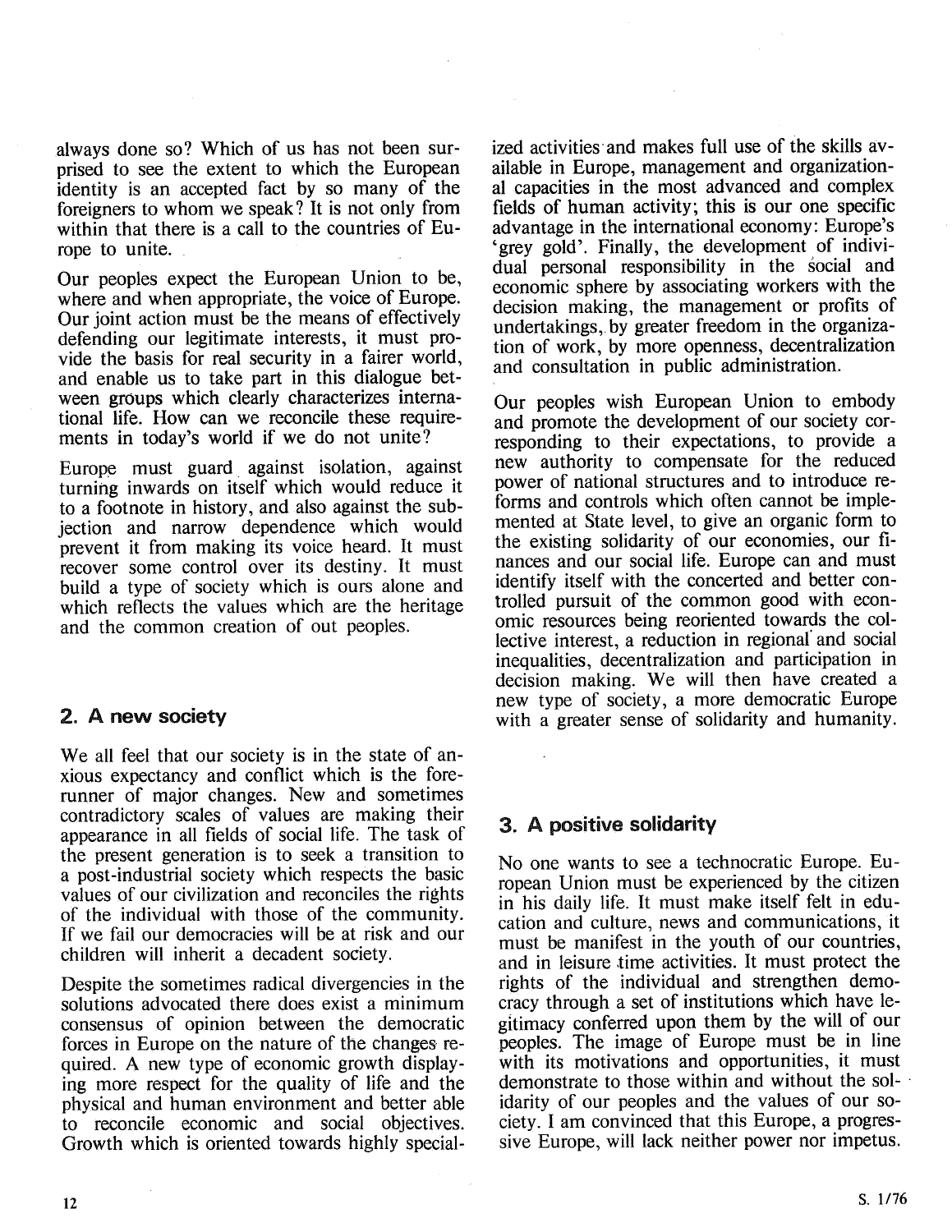# B. European Union

The basic choice made by the Founding Fathers of Europe and embodied in the Treaties of Rome and Paris was to bring about an ever closer union between our peoples. This option is still ours. In the face of the internal and external challenges of our society, felt by the whole of Europe, six countries initially and then nine decided to fight back by joining forces.

The 19721 and 19742 Paris Conferences decided that European Union was the best means of doing this at the present stage of the construction of Europe.

As the aims and 'nature of European Union are not today clearly understood the first task of our governments is to decide within the European Council what precisely are the scope and consequences of these choices. It is now up to the European Council to decide in which general per ing the Union phase. The time to enshrine in a<br>legal text all the changes which have been grad-<br>ually made to the European structure will be<br>when the process of building the Union has acquired its own momentum.

As a result of my consultations in all our countries I propose that the European Council should define the different components of European Union as follows:

(1) European Union implies that we present a united front to the outside world. We must tend to act in common in all the main-fields of our external relations whether in foreign policy, security, economic relations or development aid. Our action is aimed at defending our interests but also at using our collective strength in support of law and justice in world discussions.

(2) European Union recognizes the interdependence of the economic prosperity of our States and accepts the consequences of this: a common economic and monetary policy to manage this prosperity, common policies in the industrial and agricultural sectors and on energy and research to safeguard the future.

 $(3)$  European Union requires the solidarity of our peoples to be effective and adequate. Regional policy will correct inequalities in development and counteract the centralizing effects of industrial societies. Social action will mitigate inequalities of income and encourage society to organize itself in a fairer and more humane fashion.

 $(4)$  European Union makes itself felt in people's daily lives. It helps to protect their rights and to improve their life style.

(5) In order to achieve these tasks European Union is given institutions with the necessary powers to determine a common, coherent and all- inclusive political view, the efficiency needed for action, the legitimacy needed for democratic control. The principle of the equality of all our States continues to be respected within the Union by each State's right to participate in political decision making.

(6) Like the Community whose objectives it pursues and whose attainments it protects European Union will be built gradually. So as to restart the construction of Europe straight away and increase its credibility its initial basis is the political commitment of the States to carry out in different fields specific actions selected according to their importance and the chances of success.

The different facets of European Union described above are closely connected. The development of the Union's external relations cannot occur without a parallel development of common policies internally. Neither can be achieved without consolidating the authority and effectiveness of common institutions. In this vast scheme everything goes together and it is the sum of the progress achieved in parallel which constitutes the qualitative change which is European Union. The rest of this report will examine in each of the fields referred to the aim and the first positive actions which need to be and can be taken.

The general framework which I propose should be adopted by the European Council must serve as guidelines for our efforts to build Europe. The will of our States, expressed in. this way, is based and can convey to it the guiding light of our common action.

The political consequences of these choices must be carefully assessed. They cannot occur without a transfer of competences to common institutions. They cannot occur without a transfer of resources from prosperous to less prosperous re gions. They cannot occur without constraints freely accepted certainly, but then enforced unre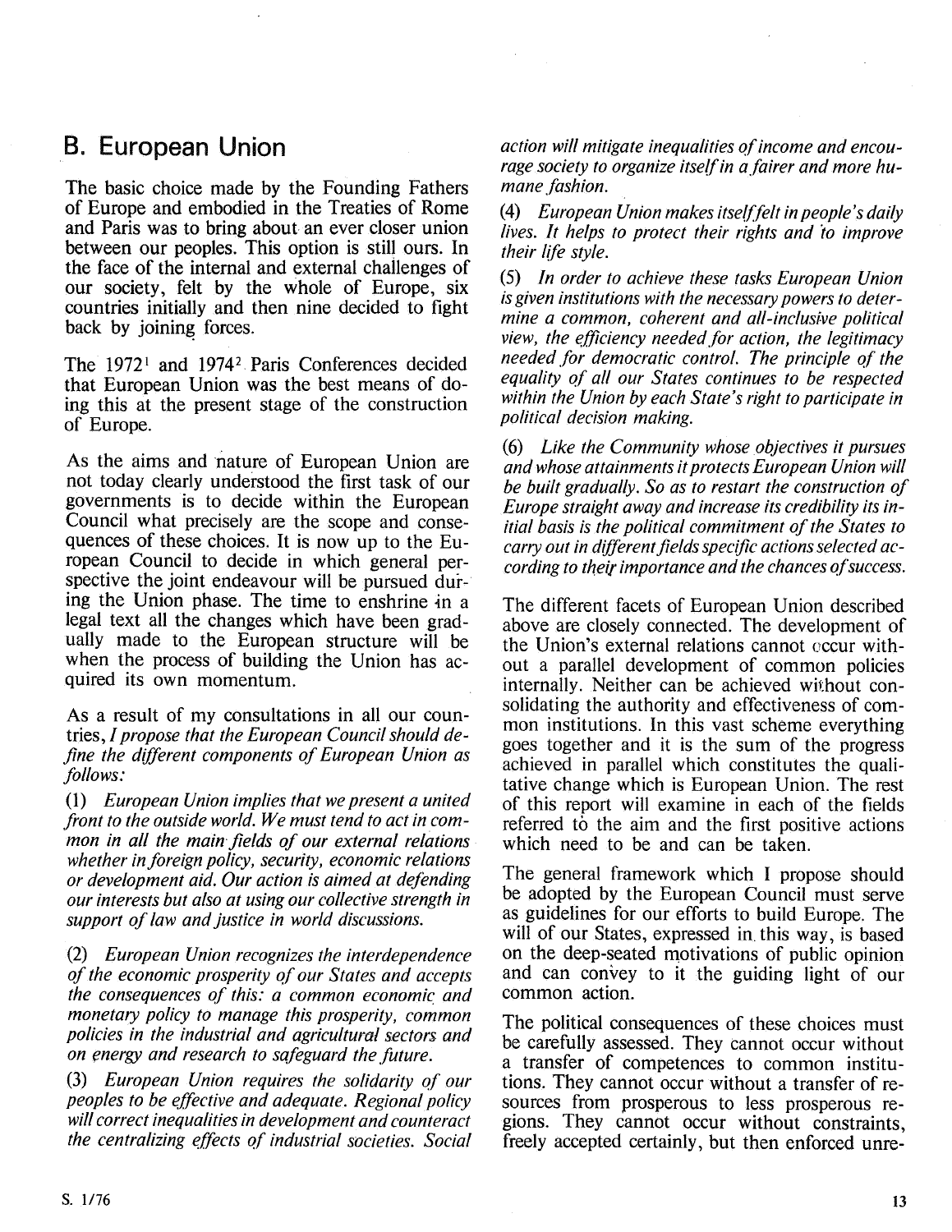servedly. This is the price of Union. But what price would we pay for inaction? The crumbling away of the Community, voices isolated and often going unheard on the world stage, less and less control over our destiny, an unconvincing Europe without a future.

# II. Europe in the world

Our States' reasons for presenting a united front in world discussions are convincing from an objective point of view: they stem from power relationships and the size of the problems. From a subjective point of view they are felt very strongly by our peoples: our vulnerability and our relative impotence are in the thoughts of everyone. The convergence of these two factors means that external relations are one of the main reasons for building Europe, and make it essential for the European Union to have an external policy.

### A. A single decision-making centre

The examination of our possibilities for action in the. world should be based on one obvious fact: the increasing intermeshing of different sectors of international activity.

In the framework described in the preceding chapter the European Union should not only be concerned with foreign policy in the traditional sense, including security aspects, nor solely with tariff and trade policies which are already common policies by virtue of the Treaty of Rome, but also with all external economic relations. The traditional distinctions maintained by diplomatic chancelleries in this field make increasingly less sense in the modern world. Recent developments of international life show that economic, industrial, financial and commercial questions will all in the future be the subject of negotiations, the significance of which will be highly political. If the European Union did not have the means to cover all aspects of our external relations it would not be equal to its task. The Union must have a comprehensive and coherent outlook, and act accordingly. I propose that the European Council should now decide:

(a) to put an end to the distinction which still exists today between ministerial meetings which deal with political cooperation and those which deal with the